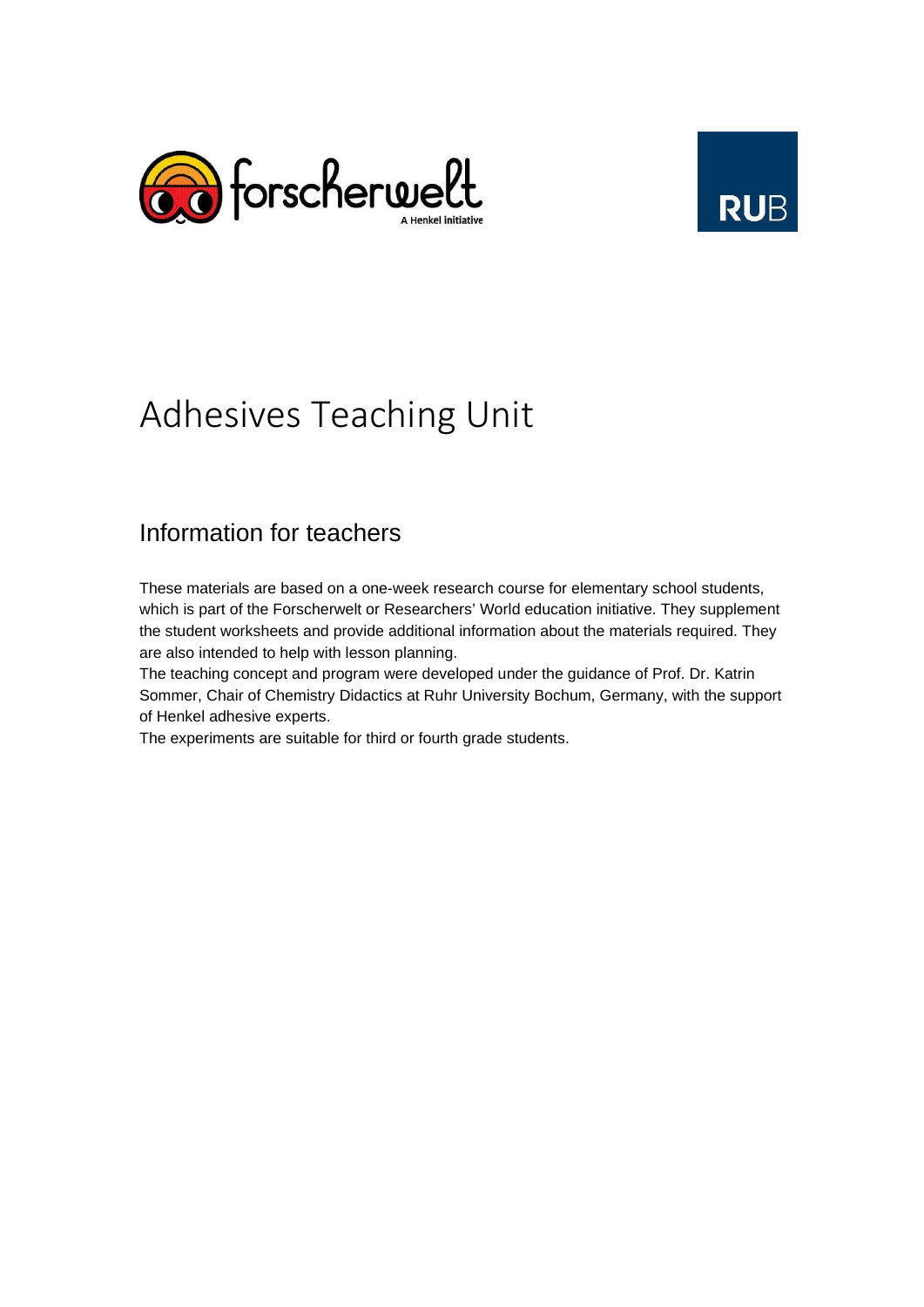



## Adhesives teaching unit

Concept for 8-9 double periods of science

#### **Introduction**

Adhesives and adhesive technology have long been an integral part of both normal daily life and industrial manufacturing processes. Adhesive products range from simple craft glue to industrial superglues that can be used to adhesively bond entire airplane wings. This Adhesives teaching unit is designed to introduce children to the world of adhesives. Firstly, they gain an initial insight into the wide variety of adhesives and applications; secondly, the example of an adhesive with which they are familiar is used to teach them how and from what adhesives can be produced. The unit also provides the opportunity to explore phenomenologically the question of why adhesives are sticky.

#### **Teaching unit modules**

| Lesson 1  | Different types of adhesive                                           |
|-----------|-----------------------------------------------------------------------|
| Lesson 2  | a) Evaluation of Lesson 1                                             |
|           | b) Investigating the stickiness of four "raw materials"               |
| Lesson 3  | Raw material source for adhesives: detecting starch                   |
| Lesson 4  | Obtaining starch from food                                            |
| Lesson 5  | a) Making a starch paste                                              |
|           | b) Comparing glue sticks with starch paste                            |
| Lesson 6  | a) Starch paste containing soap as a structural strengthener          |
|           | b) Making test strips                                                 |
| Lesson 7  | a) Producing adhesives from food (gummy bear adhesives and more)      |
|           | b) Making test strips                                                 |
| Lesson 8  | Method for testing adhesives: developing and building a homemade test |
| apparatus |                                                                       |
| [Lesson 9 | Interview with an expert]                                             |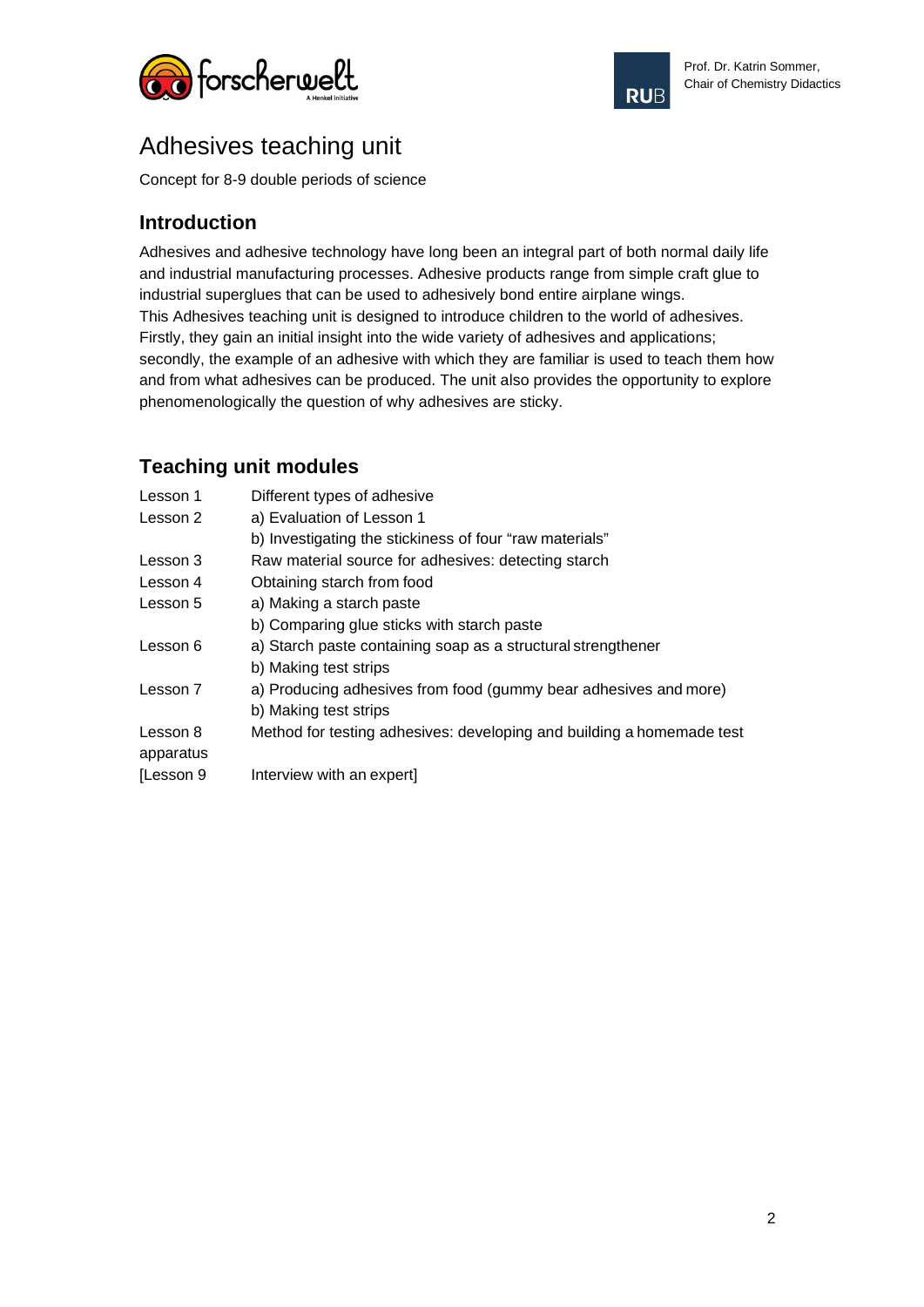



# Lesson 1: Different types of adhesive

Children are often only familiar with household and craft adhesives. However, these cannot be used to glue everything. A very wide variety of adhesives is therefore available. The first few experiments are designed to give the students an idea about the variety of different adhesives available. To this end, they are given assignments and problems for which they have to find a suitable adhesive. Finally, the most suitable adhesives for the different problems need to be assigned.

Materials needed:

Examples of problems (possibly brought in by the students)

- Clothing (pants) with holes over which the students need to glue a patch
- Sheets of paper, notebooks or friendship books in which the students need tostick photos
- Rubber hose, alternatively shoes with loose soles
- Strips or other pieces of wood to be glued together

Suitable special adhesives, put into neutral bottles so that the students do not recognize them, for example:

- Wood glue
- Contact adhesive
- Paper glue
- Textile adhesives



It is best if the students work in groups of four. Each group of four is given a set of four different problems and one each of the adhesives. Depending on the size of the class and number of groups, the number of assignments and adhesives may need to be adapted. Here is an example of a test matrix:

| Adhesive/Group | ⌒ | 3 |  |
|----------------|---|---|--|
| Problem        |   |   |  |
| Wood           |   |   |  |
| Fabric         |   |   |  |
| Photo/paper    |   |   |  |
| Rubber         |   |   |  |

Within each group of four, two of the students should work on two of the problems individually. After the students have glued their objects together with the relevant adhesive, the objects are placed in a drying oven at 50°C (125°F) for a total of 20 minutes. (Alternatively, a regular oven can be used or a longer drying time selected.)

When assessing the performance of the adhesive, the students are introduced to the smiley face system for rating the adhesives. There are three rating options: a smiley face, a face with a straight mouth and a sad face.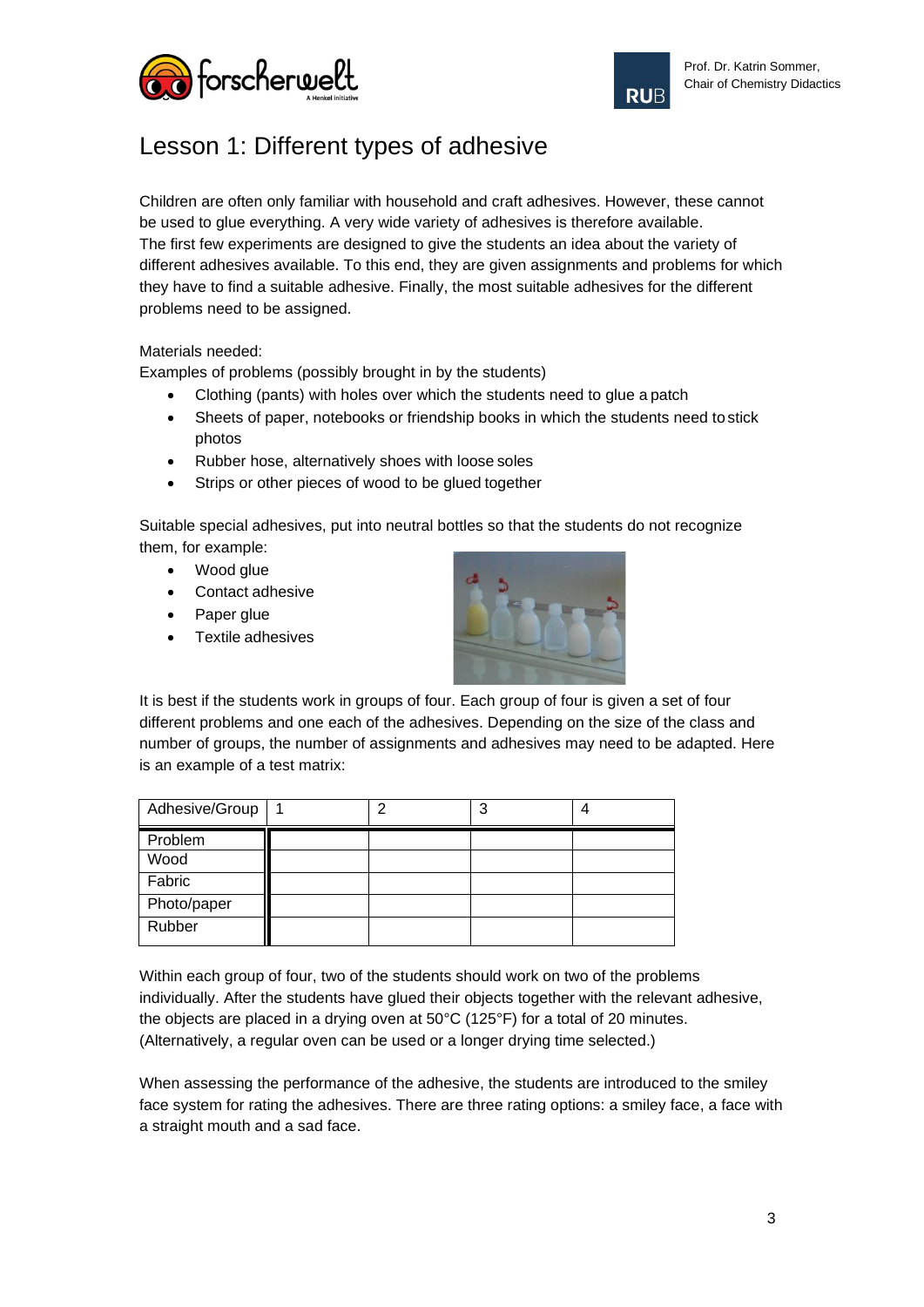



Alternatively, the students could develop their own rating systems. When they subsequently compile the results as a class, they would then notice that this makes it more difficult to compare the results. This could be used as a starting point for a discussion about why unified standards and units of measurement are defined in a wide range of fields both nationally and internationally.



In this first double period, the students learn that different materials need to be glued with different adhesives. They also discover that adhesive strength depends on using the adhesive correctly.

For the next class: take a photo of the chalkboard.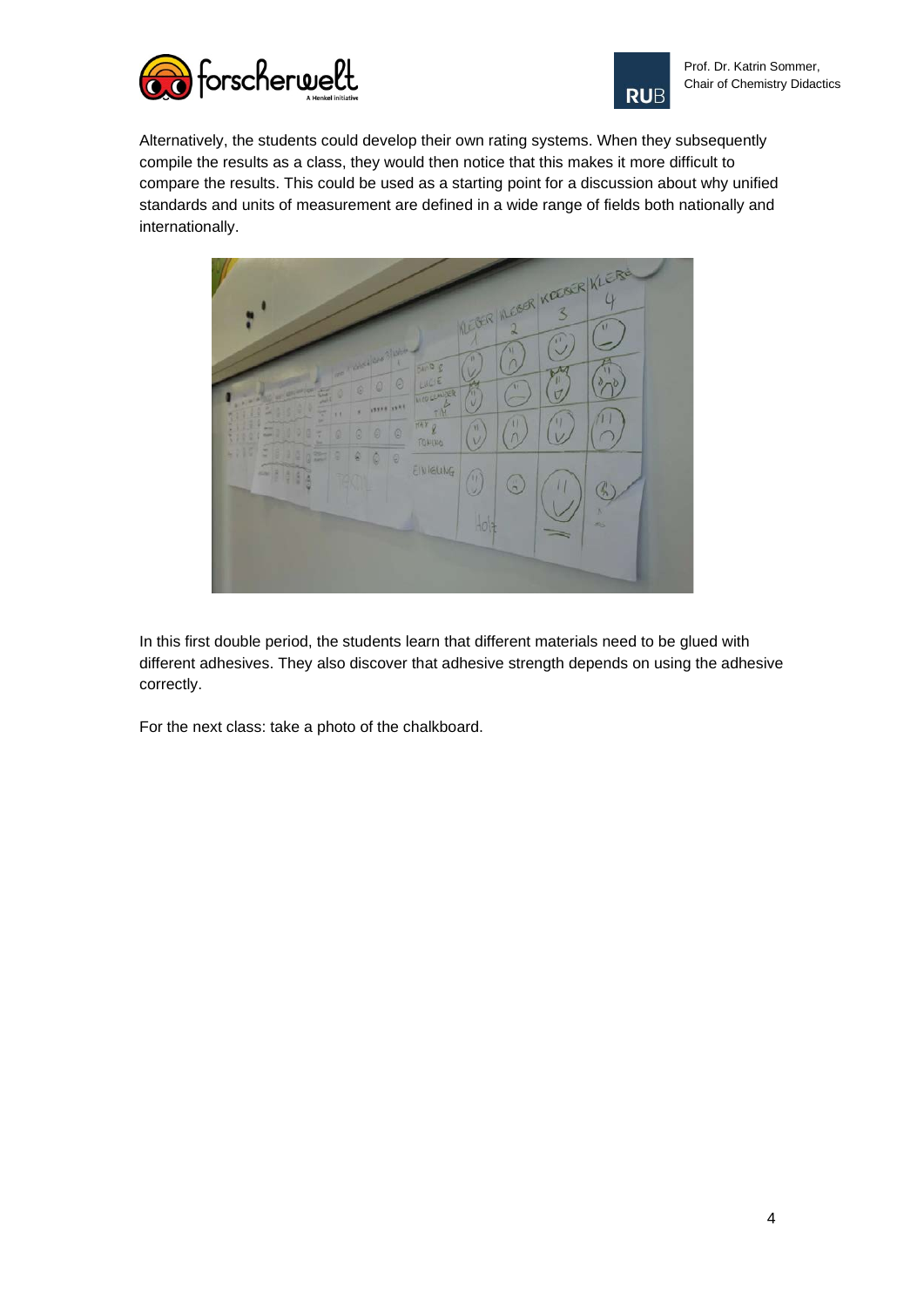



### Lesson 2: Natural raw materials for adhesives

#### **Part 1: Assigning the adhesives from Lesson 1**

It is advisable to go over the discussion and evaluation of the results from the first double period (Lesson 1) at the start of the second double period. The anonymized adhesives still need to be assigned to the correct adhesive categories. The students should use the results from their adhesive tests to do so and should give reasons. At the end, it is revealed which adhesive matches which number. It may turn out that the results of the adhesive tests are not as good as they should have been. Contradictory results can be explained by the fact that adhesives need to be applied in different ways to effectively develop their adhesive strength. You can read through the instructions on the original packaging with the students and compare them with the students' own procedure.

#### **Part 2: "What is sticky and what isn't"**

The focus of the next few classes is on a particular adhesive: the glue stick (Pritt). The aim is to use experiments to show the students the whole process, from the raw material and the ingredients in the glue stick substance to the finished glue stick.

The first question for the students is: What can be used to make an adhesive? Students know from everyday life that their hands become sticky when they eat candy. There are a number of substances in the kitchen that, sometimes quite accidentally, stick to everything. Pudding powder, for example, is one of these substances.

This experience can be used to introduce the students to a preliminary experiment with a substance that has a place both in the kitchen and in adhesive production: starch. In the preliminary experiment, the students are given four similar looking powders to investigate. The powders are assigned a number; the students do not know what these numbers stand for. Their task is to test which of the powders can be mixed with water to produce a sticky substance that could perhaps be suitable as a raw material for an adhesive. The students can rub the stirred mixtures between their fingertips so that they feel what is sticky and what isn't.

Materials needed for each group of four:

- 4 small containers for the powder samples, e.g. small beakers
- Marker pen for writing on the beakers
- 1 water cup
- 2-4 disposable pipettes
- 4 watch dishes (small glass dishes) or alternatively 4 jelly jarlids
- Paper for the tests (optional)
- Sugar, baking soda, salt, cornstarch or similar samples

It is highly likely that the students will discover that the water/cornstarch mixture is the stickiest.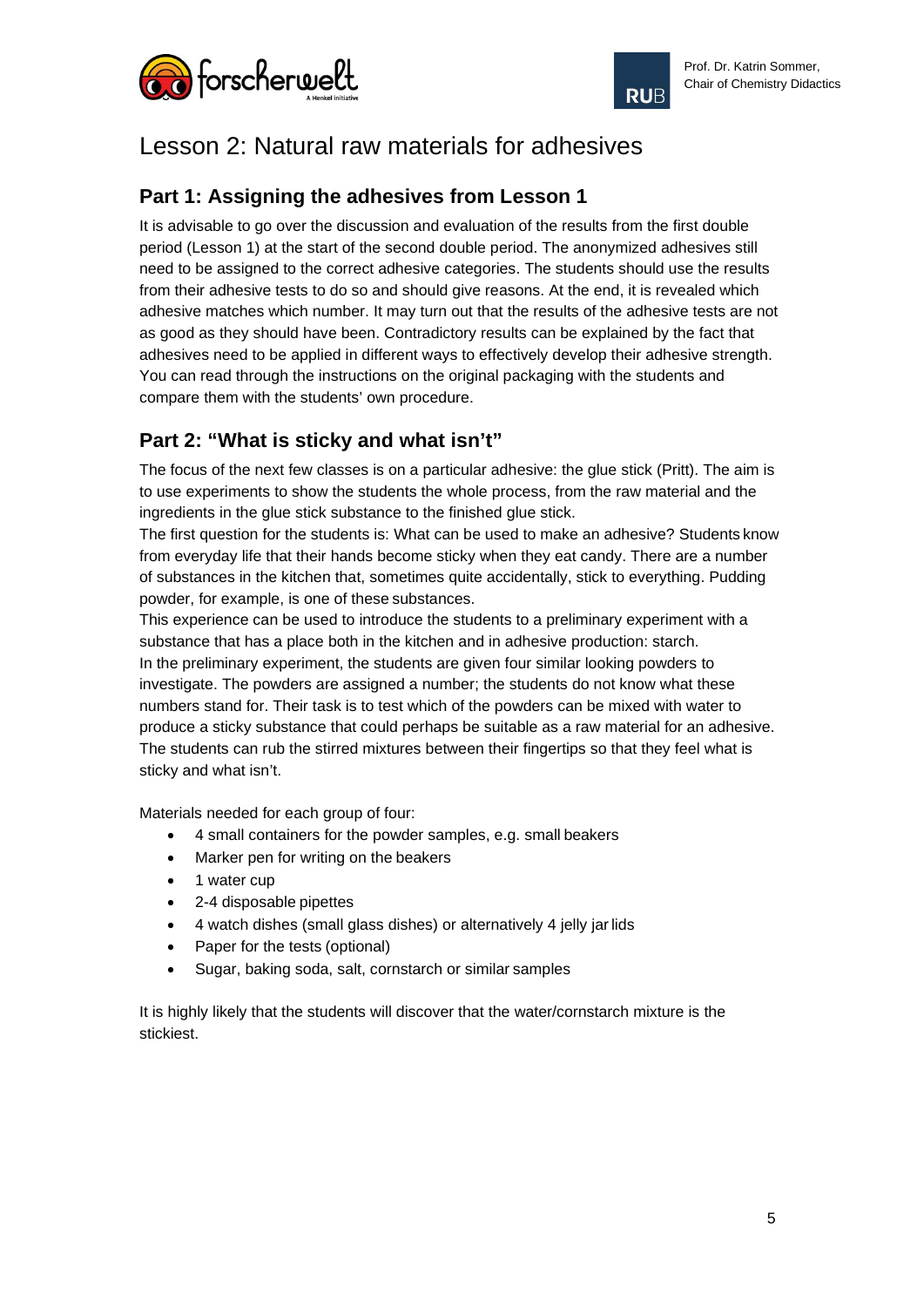



# Lesson 3: Detecting starch

In the previous class, the students discovered that mixing starch and water produces a sticky substance. Starch is a natural raw material. But where does it come from? How can starch be obtained? What is starch?

In this class, the students learn how to use a solution of iodine and potassium iodide (Lugol's solution) to detect starch. This "detection method" is one of the tools used by researchers. Both a (positive) blank sample containing cornstarch and a negative sample containing a substance that looks similar to cornstarch (e.g. lime powder) are used. This procedure confirms the validity of the detection method.

In the next step, the students are introduced to a range of different foods that might contain starch, including potatoes, cucumber, milk, and crushed grains of rice or corn kernels. Before they start the experiment, the students should first think about which foods might contain starch. They then test their assumption using the detection method they just learned and record their results.

Materials needed:

- Lugol's solution (iodine/potassium iodide solution)
- Disposable pipettes
- Test tubes or watch-glasses in which the substances to be tested can be mixed well with Lugol's solution
- Cornstarch and lime powder for the blank samples
- Starchy foods, such as potatoes, soaked wheat grains and cornmeal
- Non-starchy foods, such as cucumber

To test for the presence of starch, put the powder substances on a watch-glass with a little water and add a few drops of Lugol's solution. If starch is present, the substance will turn dark blue/purple or black.

If you use potatoes, cucumber or grains of wheat, it is advisable to have the students grate or crush the food beforehand. Potatoes and cucumbers ought to be cut into slices.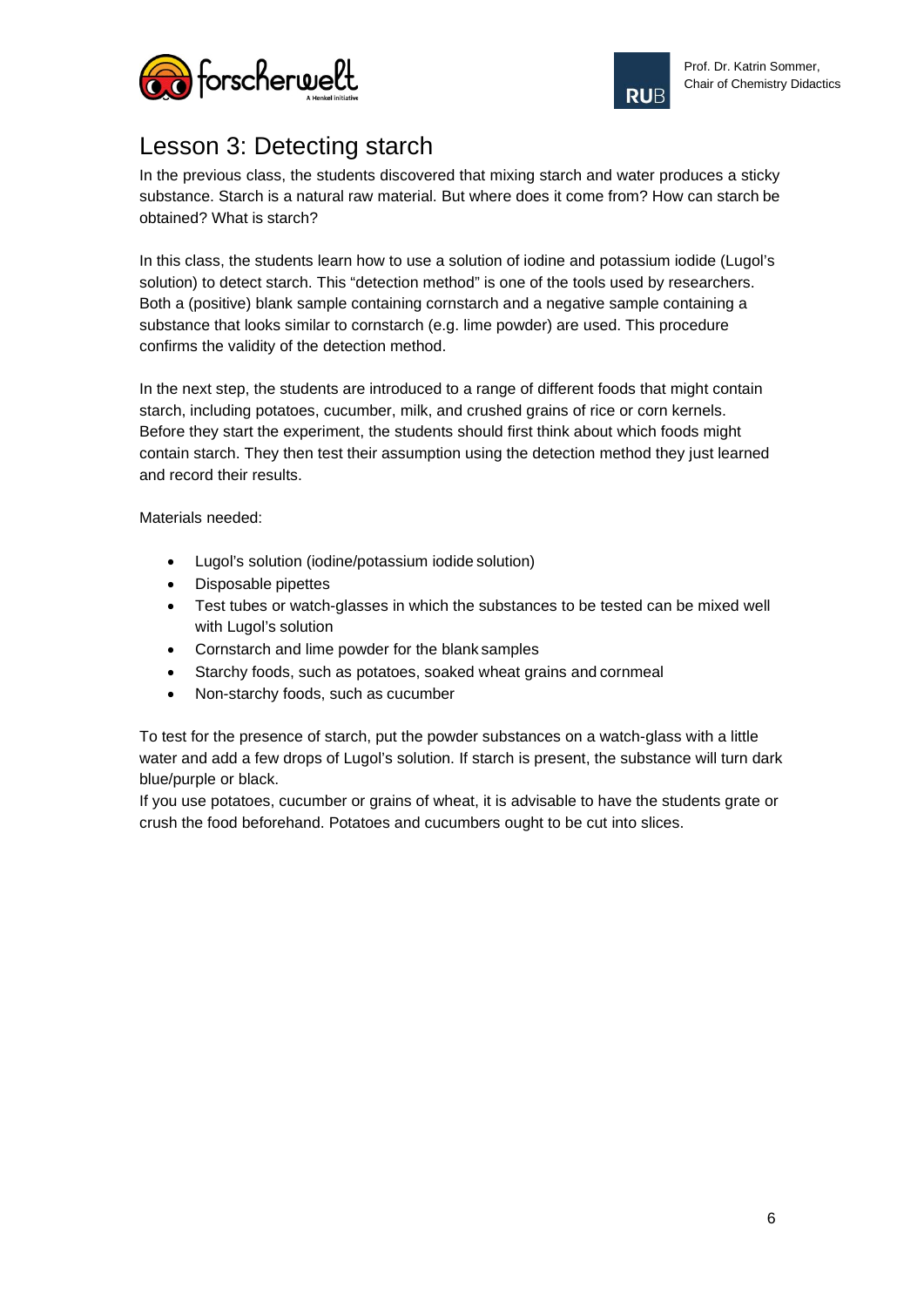



# Lesson 4: Obtaining starch from food

Once the students have found a starchy raw material (potatoes, wheat or corn), they move on to the next step of isolating the starch from this raw material. Once again, they work in groups of two or four.

You can start the class by discussing with the students how they could get the starch out of the food.

The observation that water becomes cloudy if a starchy food is left to soak in it for several hours can be a helpful starting point. This phenomenon is particularly noticeable when grains of rice are left to soak in water. The cloudiness means that something has "migrated" from the food into the water. It is useful to prepare a sample beforehand illustrating this effect.

Once the students have realized that you can use water to obtain the starch from the food, you can start the actual experiment:

Materials needed for each group:

- 3-6 potatoes
- 150 g (5 oz.) cornmeal
- Old dish towels
- 4 medium sized plastic bowls
- 1-2 kitchen graters
- 2 china dishes or heat-resistant crystallizing dishes
- Measuring jug
- **Water**

Experiment instructions for the students:

- 1. Choose one of the foods (3-6 potatoes or 150 g (5 oz.) of cornmeal) and grate if necessary (into a plastic bowl).
- 2. Add 300 ml (10 fl. oz.) of water to the grated food in the plastic bowl and stir with a glass rod.
- 3. Put a dish towel above a second plastic bowl, pour in the mixture and squeeze out the water (liquid). Collect this liquid in a bowl and wait until some sediment settles at the bottom.
- 4. Put the remaining mixture back into the first bowl and repeat steps two and three, but using only 200 ml (7 fl. oz.) of water. Wait five minutes and then carefully strain off the liquid. Leave the white residue at the bottom in the bowl.
- 5. Put the residue into a dish and place the dish in the oven at 180°C (350°F) for 20 minutes.

It is helpful if there is an oven available in which the starch extract can be dried. The starch can be obtained most effectively from potatoes, which can be used peeled or unpeeled. After the drying step, a hard whitish substance remains in the dishes: the starch.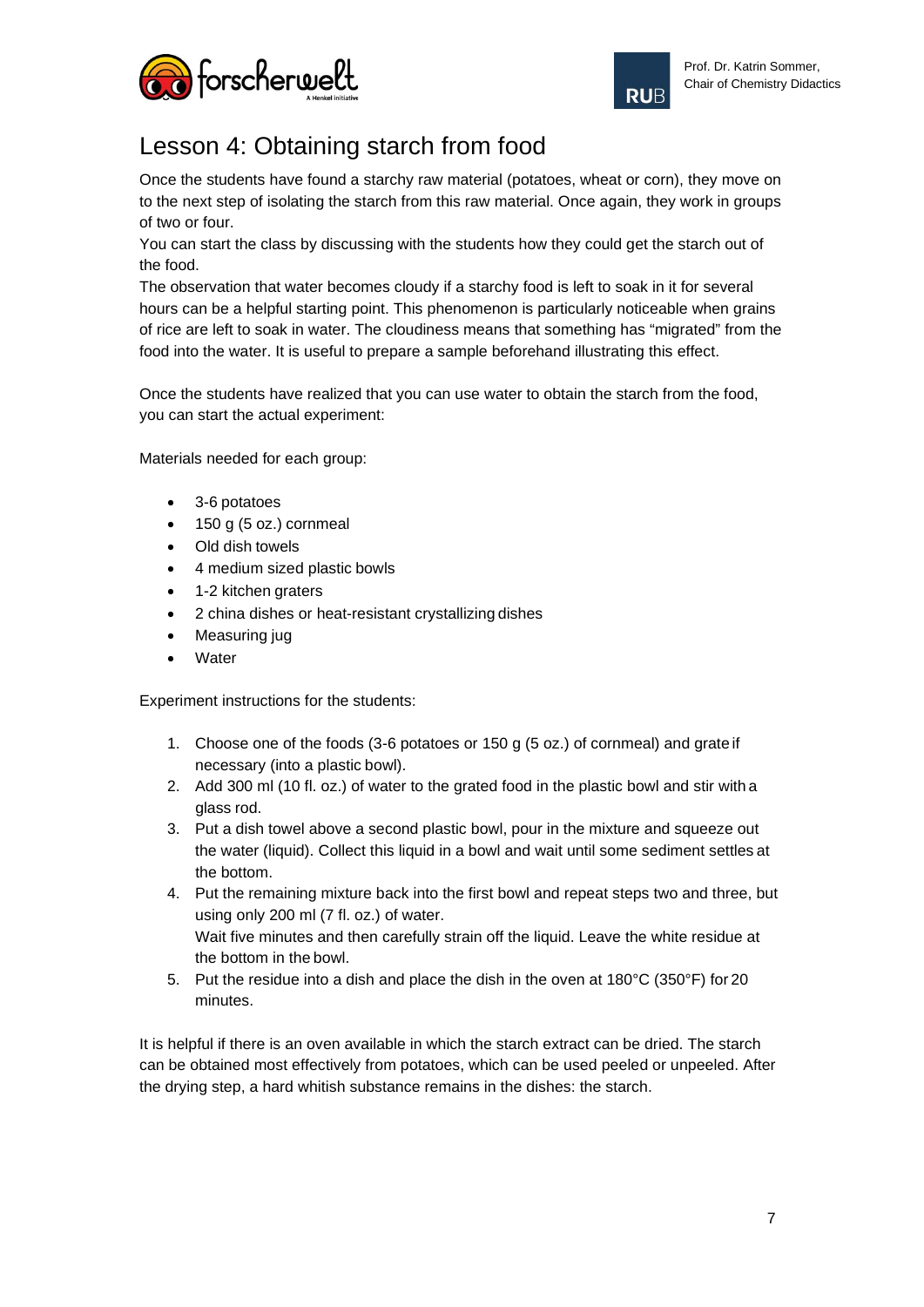



## Lesson 5: Making a starch paste

#### **Part 1: Starch paste**

In the preliminary experiments, the students discovered that mixing starch with cold water produces a sticky substance. However, this substance is not yet suitable for use as an adhesive. Something else needs to happen to the mixture beforehand.

The first task is therefore to compile suggestions about what could be done to make the starch and water mixture stickier. The students' experiences of cooking and baking, such as making cake glaze, could provide a starting point.

Once the students have come up with appropriate suggestions, the instructions for making starch paste can be introduced. The students make it using the starch they obtained. They use the sticky paste to stick the experiment instructions into their notebooks.

Materials needed for each group:

- Starch obtained by the students or commercial cornstarch
- 1-2 fire-resistant glass jars or cooking pans
- Hotplate, two-ring stove or oven
- 1-2 glass rods or spoons for stirring
- 1 thermometer

To make the starch paste, 1 g  $\frac{1}{4}$  teaspoon) of the starch obtained by the students is mixed with 5 ml (1 teaspoon) of water and heated at about 75°C (167°F) on a hotplate until the mixture begins to stick to the rod or spoon. The starch swells when it is heated. This swelling is caused by the solvent (water) being bound by capillary action and then evaporating. Examples from everyday life include making pudding and thickening sauces. If insufficient starch was obtained during the starch extraction, a little cornstarch may be added.

#### **Part 2: Comparing glue sticks with starch paste**

When the students compare the properties of their starch paste with those of the glue stick substance, they discover both similarities and differences. For instance, the homemade paste has a consistency like honey whereas the glue stick substance is solid. In addition, when the glue stick substance is dissolved in water (assisted by shaking), a particular phenomenon occurs: The mixture foams. This is a phenomenon with which the students are familiar from washing their hands with soap. As a comparison, the students need to dissolve their starch paste in water and shake it. The glue stick substance does indeed contain a small proportion of soap to improve abrasion resistance. Odor: There are also significant differences between the two substances in terms of odor. The starch paste has a similar smell to cooked pasta, while the glue stick is fragranced and smells artificial.

The next step is to repeat the production of the starch paste, but this time adding soap shavings. This is the focus of the next class.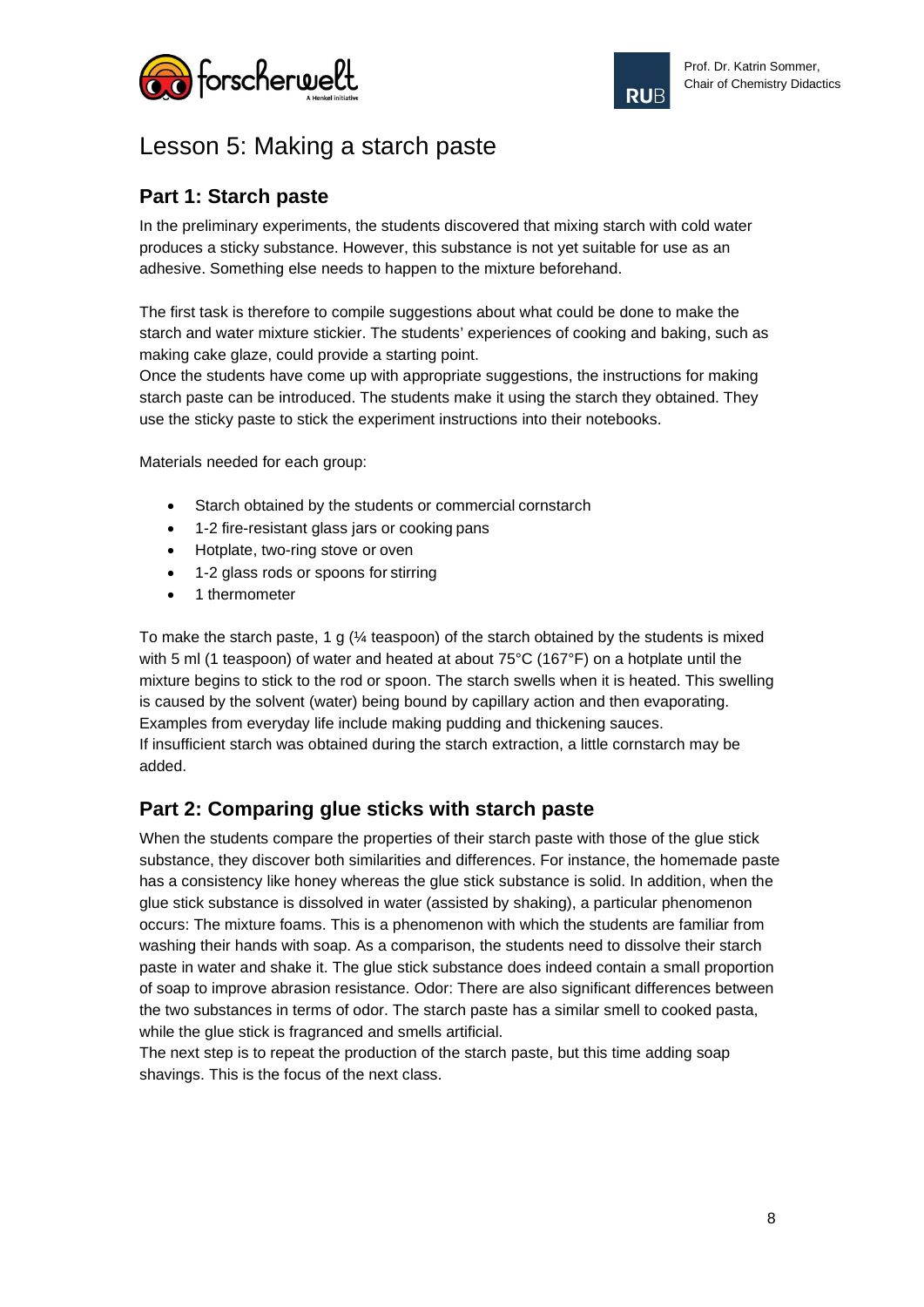



# Lesson 6: Starch paste containing soap as a structural strengthener

#### **Part 1: Starch paste containing soap**

The students now attempt to make starch paste using different proportions of soap and discover that adding soap affects the properties of the mixture. For instance, adding 1 or 2 g ( $\frac{1}{4}$  or  $\frac{1}{2}$  teaspoon) of soap produces a sensory feel like a face cream, adding 3 g ( $\frac{3}{4}$ teaspoon) of soap makes the product more solid – similar to an ointment – and adding just 4 g (1 teaspoon) of soap produces a sticky product that forms threads if it is drawn apart between two fingers.

Materials needed for each group:

- Starch obtained by the students or commercial cornstarch
- 1 bar of basic soap, un-fragranced if possible
- 1-2 fire-resistant glass jars or cooking pans
- Hotplate, two-ring stove or oven
- 1-2 glass rods or spoons for stirring
- 1 thermometer
- Construction paper, thin cardboard or other strong paper for the test strips

Experiment instructions for the students:

- 1. Grate approximately forth of the bar of soap using the potato grater.
- 2. In a 150 ml (5 fl. oz.) beaker, dissolve 1 g (¼ teaspoon) of the grated soap in 14 ml (1 tablespoon) of water as thoroughly as possible; this will produce a lather.
- 3. Add 4 g (1 teaspoon) of starch to the lather mixture and mix well with the glass rod.
- 4. Heat the mixture on a hotplate to a temperature of approx. 75°C (167°F), stirring occasionally with the glass rod.
- 5. Repeat steps 2) to 4) using 2 g ( $\frac{1}{2}$  teaspoon), 3 g ( $\frac{3}{4}$  teaspoon) and 4 g (1 teaspoon) of soap. Does this change the properties of the adhesive substance?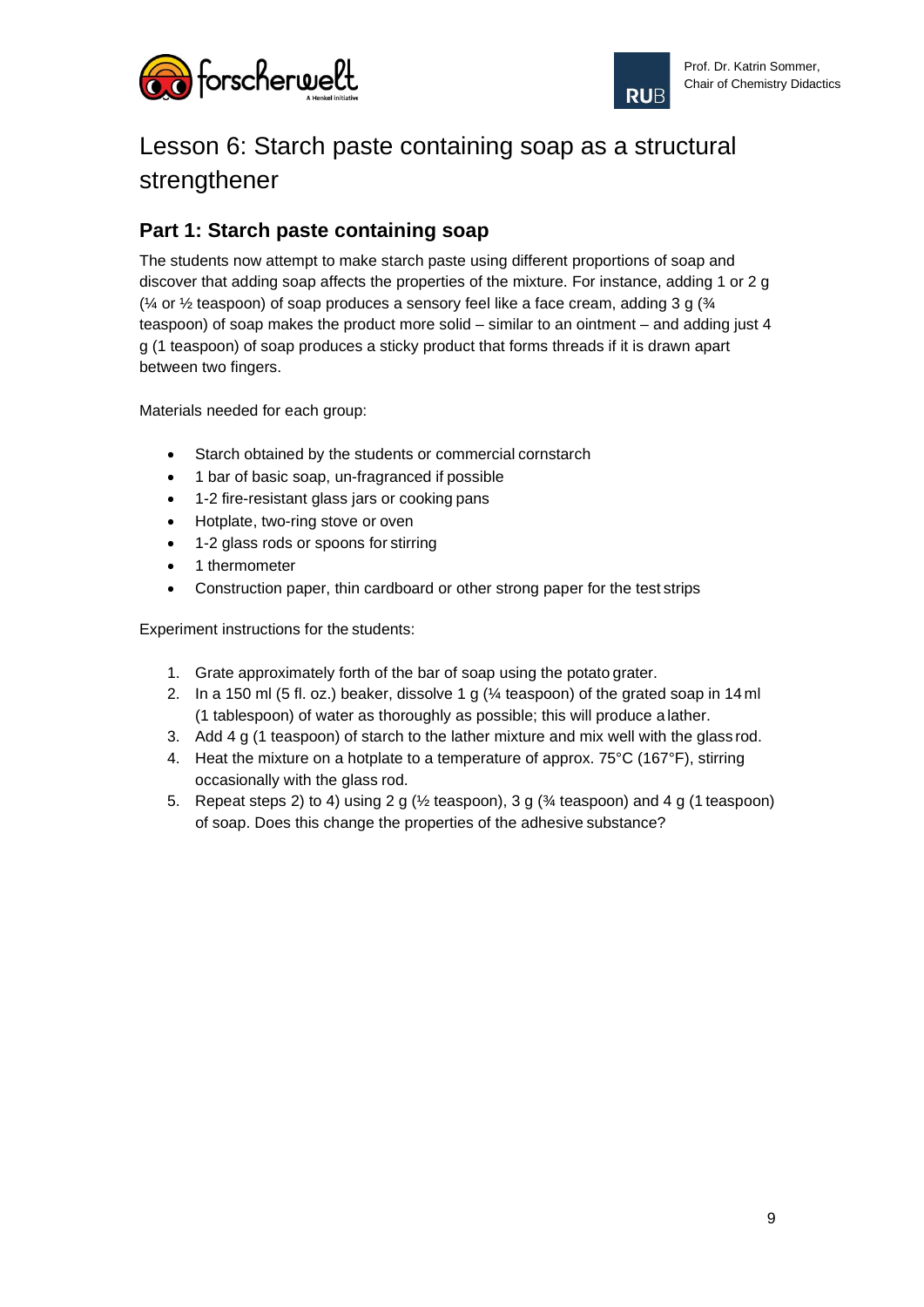



# Lesson 7: Producing adhesives from food

#### **Part 1: Gummy bear adhesives and more**

This lesson introduces the experience that everyday products – in particular food and beverages – demonstrate the phenomenon of "gluing". The aim is for the students to create their own adhesives using food. Food such as gummy bears, pudding powder, thin chocolate mints and carrot juice should be available for them to use. The students have already gained the competence to produce a starch paste from potatoes, and this competence can now be applied to the example of pudding powder. Moreover, the students have learned from everyday life when food becomes sticky – when chocolate melts in the sun, for example. This phenomenon can be transferred to gummy bears and chocolate, with the result that carefully heating these foods produces functioning "adhesives."

This approach is supported by the tool of graduated learning aids, using a three-stage scale.

Materials needed:

- Food that becomes sticky when heated: chocolate, gummy bears or carrot juice
- 1-2 fire-resistant glass jars or cooking pans
- Hotplate, two-ring stove or oven
- 1-2 glass rods or spoons for stirring
- Construction paper, thin cardboard or other strong paper for the test strips

#### **Graduated learning aids:**

Gummy bear glue

- When have you noticed that gummy bears become sticky?
- How can you turn gummy bears into a liquid?
- Heat 50 gummy bears in a pan until they have melted. Add some water to the melted gummy bears so that they are easy to spread.

Chocolate glue

- What needs to happen to chocolate for it to melt? Melt the chocolate.
- Heat 100 g (4 oz.) of chocolate in a pan until it melts. Gradually add 10 ml (2) tablespoons) of water to the chocolate as it cools so that it remains thick and smooth.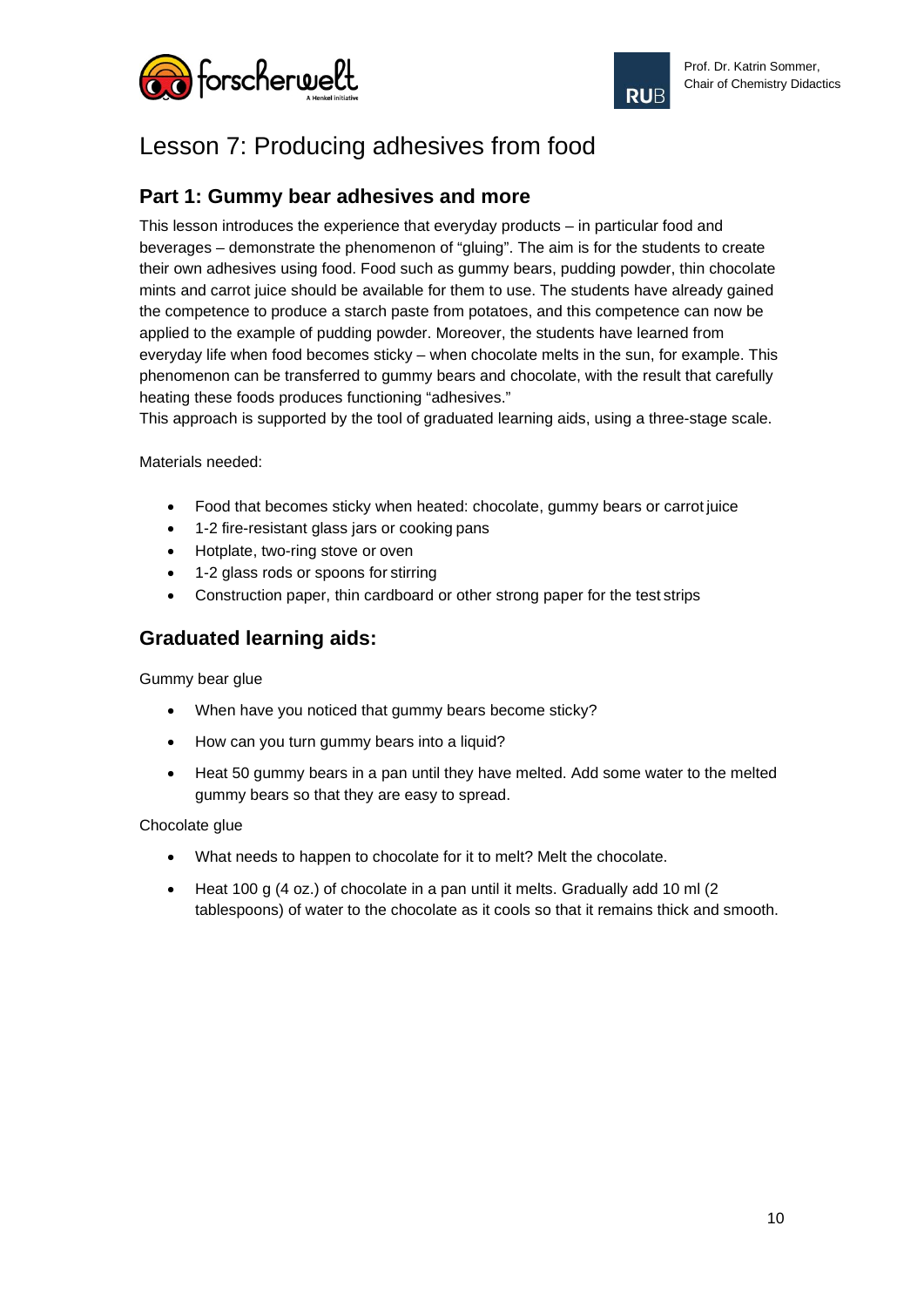



Carrot glue

- Carrots contain sugar.
- Take some carrot juice and think about how it could become sticky.
- Heat 100 ml (4 fl. oz.) of carrot juice in a pan on the hotplate at the highest setting until a sticky mixture is produced.

Glue made from thin chocolate mints

- What needs to happen to chocolate for it to melt? Melt the chocolate.
- Heat 100 g (4 oz.) of thin chocolate mints in a pan until they melt. Gradually add 10 ml (2 tablespoons) of water to the mixture as it cools so that it remains thick and smooth.

#### **Part 2: Making test strips**

Just like real product developers, the students finally need to test how strong their adhesives are. To prepare for the test, the students should make test strips at the end of the class.